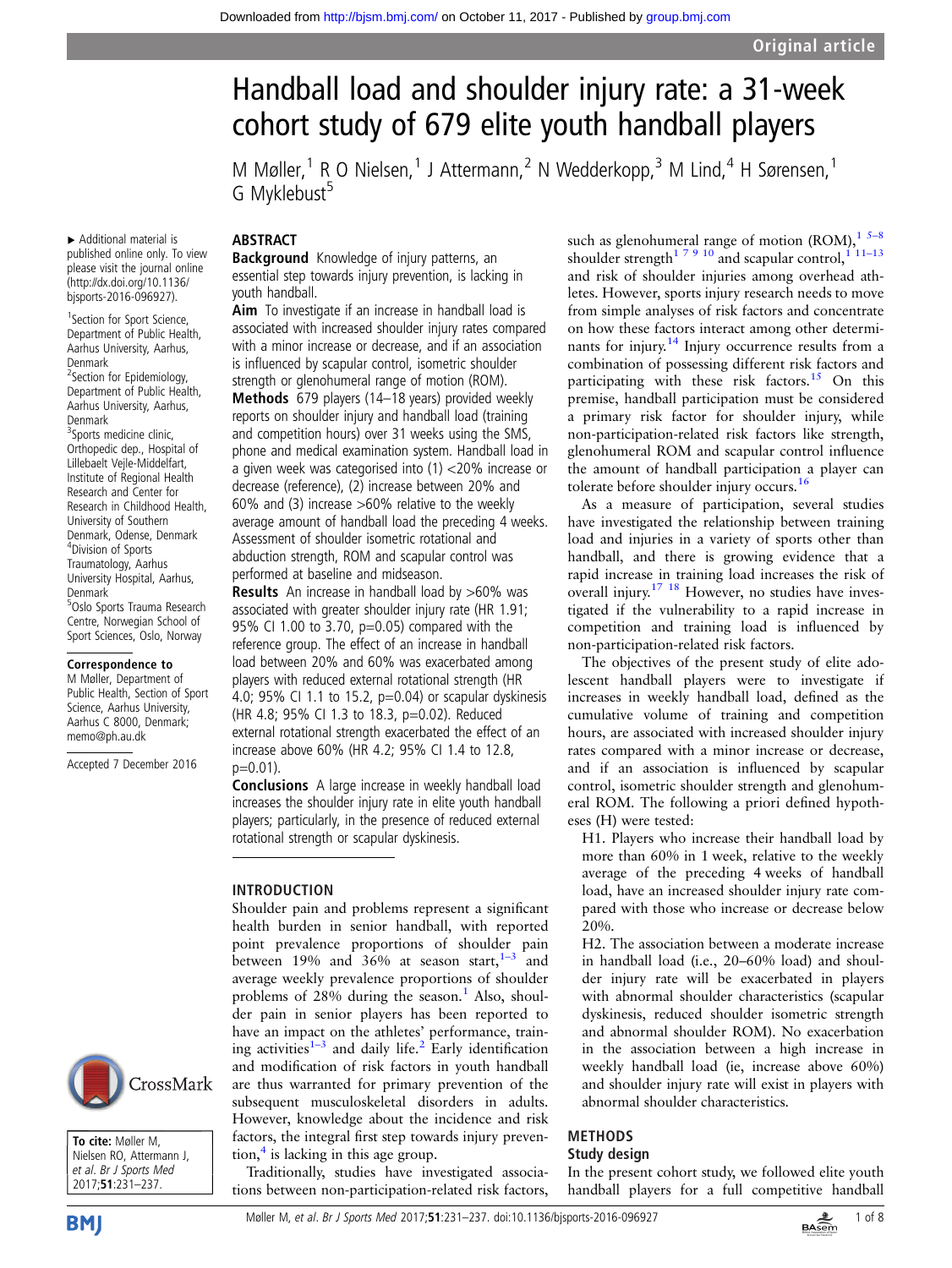season over 31 weeks from 13 October 2013 to 11 May 2014. The players were recruited from August to October 2013. Players who were not enrolled at baseline were allowed to enter the study at midseason (1 January to 1 March 2014). Methodological data from this study have previously been reported (Personal communication, 2016. M Møller, N Wedderkopp, G Myklebust, et al. The SPEx sport injury surveillance system is a feasible and valid approach to measure exposures and injuries in elite youth sport). According to the Danish Act on Research Ethics Review of Health Research Projects, The Ethics Committee of Central Denmark Region deemed the study to be exempt from full ethical review (request 89/2013) due to the study design (observational study). Permission for the study was granted by the Danish Data Protection Agency (File 2013-41-2137).

#### **Participants**

Players were recruited from all Danish First Division U-18 (range 16–18 years of age) teams and First Division U-16 (range 14–16 years of age) teams from clubs as described previously (Personal communication, 2016. M Møller, et al.). All players irrespective of current or previous shoulder pain were eligible for participation in the study. However, players were excluded if they reported a history of (1) previous shoulder surgery, (2) previous glenohumeral dislocation, (3) glenoid labrum tear, (4) rotator cuff tear or (5) fracture in the shoulder region within the previous 6 months.

## **Outcome**

The primary outcome of interest was any new shoulder injury in the dominant arm, defined as any handball-related shoulder problem irrespective of the need for time loss or medical attention. Injury status was monitored continuously during follow-up using the SMS, phone and medical examination sports injury surveillance (SPEx) system, which has been described in detail elsewhere (Personal communication, 2016. M Møller, et al). Briefly, SPEx obtains weekly injury and handball participation information from players by SMS messaging and, in a case of injury, telephone interview, and physical examination by medical personnel within 1–2 weeks.

The outcome was based on the players' response to the following SMS question in SPEx: Have you been able to participate in handball training and match WITHOUT any physical problems ( pain, discomfort, soreness, stiffness) or medical attention or illness during the past week? Injuries were classified as shoulder injury based on the follow-up telephone interview.

## Primary exposure

The primary exposure of interest was the weekly change (increase or decrease) in handball playing load defined and calculated as the amount of hours of handball playing (training and match hours) $18$  derived from players' SMS answers in SPEx in the current week divided by the weekly average amount of playing hours during the preceding 4 weeks.<sup>[19](#page-6-0)</sup> For the analyses, we decided a priori to categorise the player's weekly reports of handball load into the following three primary exposure groups: (1) <20% increase or decrease, (2) between 20% and 60% increase or  $(3) >60\%$  increase in handball load. The cut-off values were chosen based on the weekly mean handball playing hours (estimated to be ∼5 hours/week) in injury-free weeks. Normally this is based on two to three handball-training activities and one match. An increase of 1 hour (20% increase) would be equal to one extra weekly activity, whereas an increase

of 60% would equal two or three extra weekly handball activities.

Also, 4-week average periods below 0.74 hours (equals a z-score of −2) were categorised into a fourth group so that a small increase in handball activities within a current week following a very low preceding 4-week average would be excluded from the three primary groups.<sup>[20](#page-6-0)</sup> Furthermore, the first 4 weeks of participation in the study, in which it was impossible to calculate the previous 4 weeks' average, were included in the analyses as a fifth group.

#### Effect measure modifiers

Factors included in the statistical analyses as modifiers of the effect of handball load on shoulder injuries were the shoulder assessments for scapular control, $21$  isometric rotational and abduction strength and ROM. (Personal communication, 2016. M Møller, J Attermann, G Myklebust, et al. The reliability of field-based measures of shoulder function in elite youth athletes). All strength measures were adjusted for body weight.

We created cubic splines with 4 knots (using Stata's mkspline command; Stata 14, StataCorp LP, College Station, Texas, USA) to dichotomise the continuous shoulder ROM and strength assessments. Shoulder assessments were thus included in the analyses as presented in table 1.

At baseline, all players attended a shoulder assessment session in the players' club. We aimed to repeat all shoulder assessments for all accepting players during the midseason from 1 January to 1 March 2014.

Owing to poor reliability and agreement, the isometric strength measurement procedures were modified according to our previous results (Personal communication, 2016. M Møller, et al). We recruited four physiotherapists to perform the shoulder assessments for each assessment parameter. The physiotherapists were blinded to the player's SMS injury and exposure reports. For each physiotherapist, we investigated the test–retest reliability on 19 male u-18 handball players (ROM, isometric strength). Inter-reliability for scapular dyskinesis were evaluated on 20 physiotherapy students. During the main study, the physiotherapist assessing ROM stopped after baseline measurements and was replaced with another, whose reliability previously has been established. The shoulder assessment procedures, reliability results and applied statistics are described in detail in online [supplementary appendices 1 and 2.](http://dx.doi.org/10.1136/bjsports-2016-096927)

| <b>Table 1</b> Cut-off values for effect measure modifiers included |  |  |  |  |
|---------------------------------------------------------------------|--|--|--|--|
| in the analyses                                                     |  |  |  |  |

|                                                 | Reference         | Abnormal               |
|-------------------------------------------------|-------------------|------------------------|
| Scapular control                                | Normal + Subtle   | <b>Obvious</b>         |
| Rotational strength                             |                   |                        |
| ER: IR ratio dominant arm 0 rotation            | >0.75             | < 0.75                 |
| <b>FR: IR ratio dominant arm 30 rotation</b>    | >0.75             | < 0.75                 |
| Abduction strength                              |                   |                        |
| Difference dom vs non-dom                       | $>0.065$ N/kg     | $\leq$ 0.065 N/kg      |
| Glenohumeral range of motion                    |                   |                        |
| TROM difference dom vs non-dom                  | $>$ $-10^{\circ}$ | $\sim$ –10 $^{\circ}$  |
| IR difference dom vs non-dom                    | $>-7.5^{\circ}$   | $\sim$ -7.5 $^{\circ}$ |
| FR difference dom vs non-dom                    | $>$ $-10^{\circ}$ | $\sim$ -10 $^{\circ}$  |
| Dif IR dom vs non-dom: Dif ER dom vs<br>non-dom | 2.7               | >2.7                   |

Dif, difference; dom, dominant arm; ER, external rotation; IR, internal rotation; N, newton; non-dom, non-dominant arm.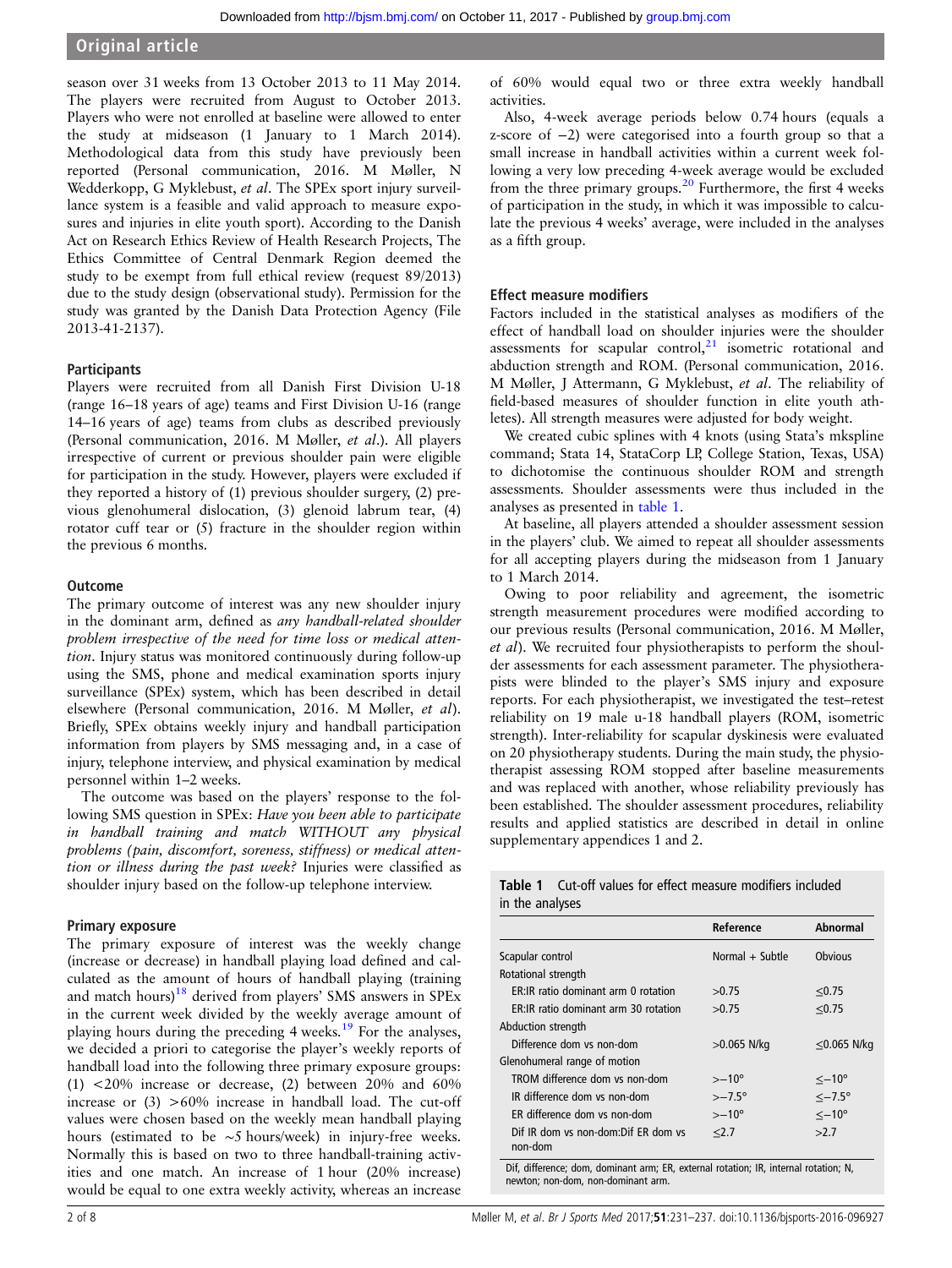#### Statistical analysis

Cox proportional hazards regression with frailty was used to estimate hazard ratios (HRs) using calendar weeks as time-scale.<sup>[22](#page-6-0)</sup> All observations, in which the players did not report any playing time, were excluded from the analyses. The primary exposure (change in handball load) was included in the analyses as a time-dependent exposure. $^{23}$  $^{23}$  $^{23}$  Using this approach allowed us to take the players' weekly change in handball load into account by enabling all players to transit between the three primary exposure groups by the end of each week during the 31-week follow-up using delayed entry. The categorisation of handball load and the corresponding transition between them was based solely on the player's responses to the SMS questions. Increase below 20% or decrease in handball load was chosen as the reference group because we hypothesised such players would have the lowest injury rate. Test for no difference between survival functions in the three primary exposure groups was used to examine if a difference across the three primary exposure groups existed. Similar to change in handball load, the shoulder assessments (effect measure modifiers) were included as time-dependent covariates, providing players with shoulder follow-up measurements the possibility to transit between strata after ∼15 weeks. Players not tested at follow-up kept their baseline shoulder assessment throughout the study. Handball-specific injuries unrelated to dominant shoulder injuries were included as competing risks. Players were not censored in case of an injury but were censored in case of lack of motivation, or by the end of the 31-week follow-up, whichever came first. The assumption of proportional rates was evaluated by log-minus-log plots. Shoulder injury incidence rate was calculated as the number of new and recurrent injuries during the study divided by the sum of exposure hours expressed in 1000 hours of total exposure hours (match and training). Poisson regression was used to estimate the incidence rate as a function of follow-up time in weeks and to test if this varied over time points during the season. p Values were considered statistically significant at p≤0.05. Medicine students, blinded to the purpose of this study, performed the data entry. All statistical analyses were unblinded conducted in Stata V.14.1 software (StataCorp, College Station, Texas, USA).

## RESULTS

The details of the participant flow and the demographics of the study population have previously been reported (M Møller, et al. 2016. In review). The sample of 679 players (44% female), representing 52 teams (of these, 37 U-18), reported 709 new injuries classified by telephone interviews via the SPEx system. Of these, we classified 106 (14%) as shoulder injuries (85 in the dominant arm) incurred during 73 546 playing hours, which corresponds to an incidence rate of 1.4 (95% CI 1.2 to 1.7) per 1000 playing hours. There was a significant change in risk of new shoulder injury during the season (p<0.001) (figure 1).

The risk factor analysis included 68 shoulder injuries sustained in the dominant arm (eight players and 17 injuries were excluded from the analysis after excluding observations with zero handball load the preceding week). Of the 68 injuries, six players sustained two injuries. Thirty-three out of 68 injuries (49%) were classified as traumatic. The number of players tested and included for each effect measure modification analysis are listed in fi[gure 2.](#page-3-0)

[Table 2](#page-3-0) illustrates the number of weeks at risk by an increase in handball load groups according to baseline factors.

The crude analysis of the increase in handball exposure above 60% was associated with an increased shoulder injury rate compared with those increasing <20% [\(table 3](#page-4-0)).

Scapular dyskinesis and decreased external rotational strength in 30° rotation significantly modified the effect of handball load if players increased handball load between 20% and 60% (scapular dyskinesis and external rotational strength) or above 60% (external rotational strength). No significant differences across strata of shoulder ROM or abduction strength were found [\(table 4](#page-5-0)). We found no differences between the three primary exposure groups in any of the analyses (p values from 0.09 to 0.68).

#### **DISCUSSION**

The present study is the first large cohort study investigating the synergy between participation-related and non-participationrelated risk factors for shoulder injuries in sports.

A noticeable effect size (HR=1.91) was observed in the crude analysis. The injury rate was greater among players who increased



Figure 1 The weekly predicted incidence proportion of new shoulder injuries during a 31-week handball season in adolescent handball.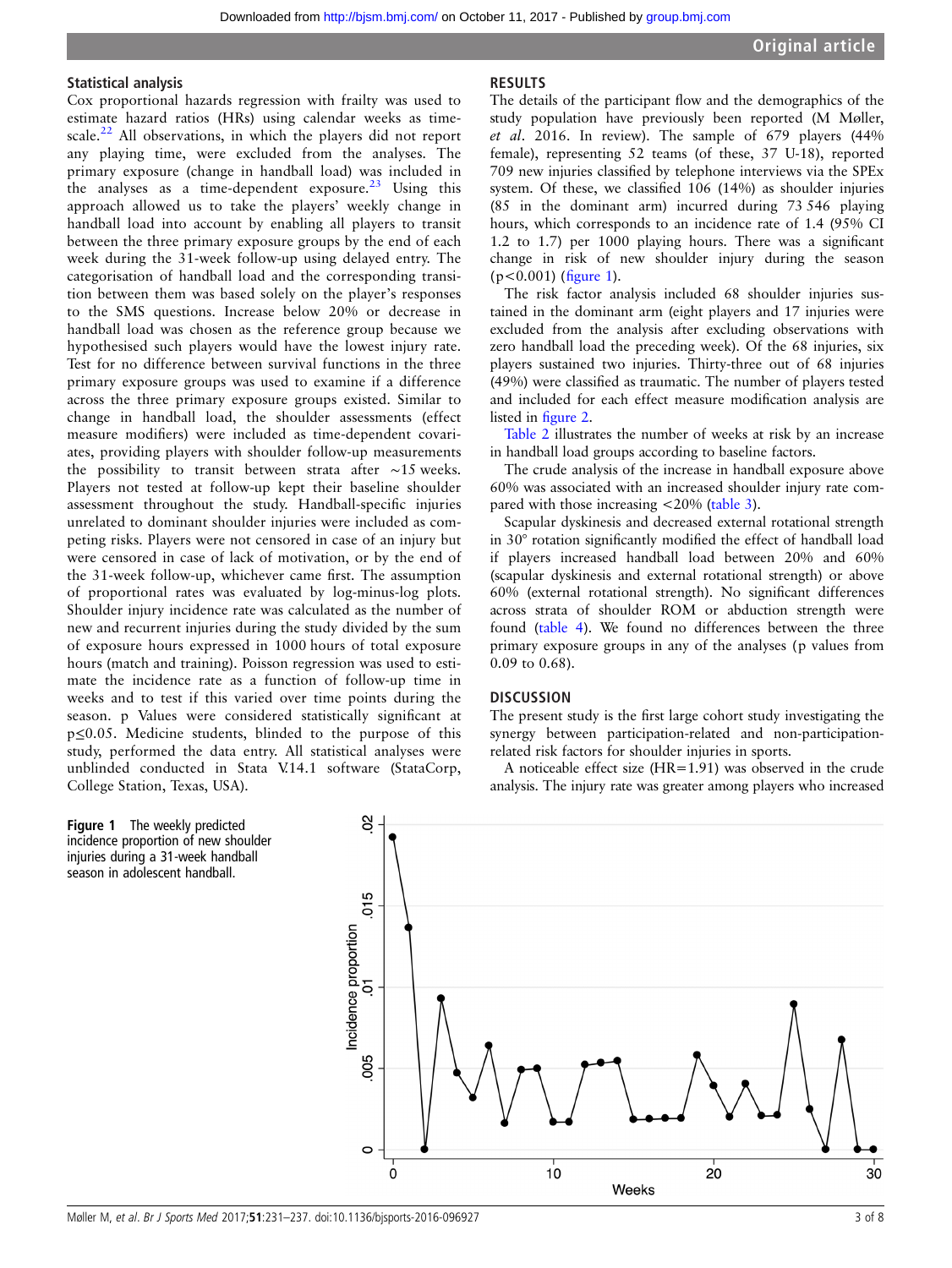<span id="page-3-0"></span>Figure 2 Numbers of players tested and included in the effect measure modification analyses. Combined scapular control=final assessments of scapular control based on the combined flexion and abduction assessment movements. \*Players not tested due to (1) pain during testing, (2) rater absent the testing day, (3) other reasons. †Five players had missing values in weight.

|                                                                                                                                                                                                                            | Total number of players present at baseline testing $+$ answered SMS messages during season ( $n=679$ )                                                                                                                                                      |                                                                                                                            |                                                                                                                          |  |
|----------------------------------------------------------------------------------------------------------------------------------------------------------------------------------------------------------------------------|--------------------------------------------------------------------------------------------------------------------------------------------------------------------------------------------------------------------------------------------------------------|----------------------------------------------------------------------------------------------------------------------------|--------------------------------------------------------------------------------------------------------------------------|--|
| Rotational strength                                                                                                                                                                                                        | Range of motion                                                                                                                                                                                                                                              | Scapula control                                                                                                            | Abduction strength                                                                                                       |  |
| <b>Tested</b><br>Internal $0$ (n=644)<br>Internal 30 $(n=627)$<br>External $0(n=626)$<br>External 30 $(n=617)$<br>Not tested*†<br>Internal $0(n=35)$<br>Internal 30 $(n=52)$<br>External $0(n=53)$<br>External 30 $(n=62)$ | <b>Tested</b><br>Internal dom $(n=548)$<br>External dom $(n=548)$<br>Internal ndom $(n=548)$<br>External ndom (n=548)<br>Not tested*<br>Internal dom $(n=131)$<br>External dom $(n=131)$<br>Internal ndom $(n=131)$<br>External ndom $(n=131)$               | <b>Tested</b><br>Flexion $(n=656)$<br>Abduction $(n=653)$<br>Not tested*<br>Flexion $(n=23)$<br>Abduction $(n=26)$         | <b>Tested</b><br>Dominant $(n=651)$<br>Non-dominant (n=650)<br>Not tested*†<br>Dominant $(n=28)$<br>Non-dominant (n=29)  |  |
|                                                                                                                                                                                                                            | Total number of players present at follow up testing (n= 448)                                                                                                                                                                                                |                                                                                                                            |                                                                                                                          |  |
| <b>Tested</b><br>Internal $0$ (n=399)<br>Internal 30 $(n=397)$<br>External $0(n=387)$<br>External 30 (n=391)<br>Not tested*<br>Internal $0(n=49)$<br>Internal $30(n=51)$<br>External $0(n=61)$<br>External 30 $(n=57)$     | <b>Tested</b><br>Internal dom $(n=356)$<br>External dom $(n=355)$<br>Internal ndom $(n=357)$<br>External ndom $(n=357)$<br>Not tested*<br>Internal dom $(n=92)$<br>External dom $(n=93)$<br>Internal ndom $(n=91)$<br>External ndom (n=91)                   | <b>Tested</b><br>Flexion $(n=402)$<br>Abduction $(n=407)$<br>Not tested*<br>Flexion $(n=46)$<br>Abduction $(n=41)$         | <b>Tested</b><br>Dominant $(n=396)$<br>Non-dominant (n=399)<br>Not tested*<br>Dominant $(n=52)$<br>Non-dominant $(n=49)$ |  |
|                                                                                                                                                                                                                            | Excluded from analysis as they did not report any handball participation $(n=8)$                                                                                                                                                                             |                                                                                                                            |                                                                                                                          |  |
| Analysed<br><b>Baseline</b><br>EXT:INT 0 $(n=614)$<br>EXT:INT 30 (n=604)<br>Follow up<br>EXT:INT 0 (n=381)<br>EXT:INT 30 (n=384)                                                                                           | Analysed<br><b>Baseline</b><br>External dif $(n=543)$<br>Internal dif $(n=543)$<br>TROM dif $(n=543)$<br>INT dif: $EXT$ dif $(n=543)$<br>Follow up<br>External dif $(n=351)$<br>Internal dif $(n=352)$<br>TROM dif $(n=351)$<br>INT dif: $EXT$ dif $(n=351)$ | Analysed<br><b>Baseline</b><br>Combined scapula<br>control $(n=648)$<br>Follow up<br>Combined scapula<br>control $(n=393)$ | Analysed<br><b>Baseline</b><br>Difference $(n=633)$<br>Follow up<br>Difference $(n=384)$                                 |  |

Table 2 Number (% of total) of weeks at risk included in the analysis by increase in handball load groups\* and baseline factors in 671 youth handball players (14 684 weeks at risk)

|                            | Exposure groups of handball load* |           |           |            |           |             |  |  |
|----------------------------|-----------------------------------|-----------|-----------|------------|-----------|-------------|--|--|
|                            | < 20%                             | 20-60%    | $>60\%$   | $<-2SD$    | 4 weeks   | Total       |  |  |
| Sex                        |                                   |           |           |            |           |             |  |  |
| Boys $(n=367)$             | 3854 (26)                         | 1317(9)   | 1295(9)   | 1279 (9)   | 165(1)    | 7910 (54)   |  |  |
| Girls $(n=304)$            | 3407 (23)                         | 1223(8)   | 944(6)    | 1072(7)    | 128(1)    | 6774 (46)   |  |  |
| Age group                  |                                   |           |           |            |           |             |  |  |
| $U16$ (n=239)              | 2710 (18)                         | 901(6)    | 796 (5)   | 113(1)     | 842 (6)   | 5362 (37)   |  |  |
| $U18$ (n=432)              | 4551 (31)                         | 1639(11)  | 1443 (10) | 180(1)     | 1509 (10) | 9322 (63)   |  |  |
| Player position            |                                   |           |           |            |           |             |  |  |
| Back players (n=303)       | 1831 (12)                         | 639(4)    | 560 $(4)$ | 70(0.5)    | 578 (4)   | 3678 (25)   |  |  |
| Wing players $(n=168)$     | 3152 (21)                         | 1221(8)   | 973(7)    | 130(1)     | 1061(7)   | 6437 (44)   |  |  |
| Line players $(n=102)$     | 1194(8)                           | 432(3)    | 389(3)    | 40(0)      | 357(2)    | 2412 (16)   |  |  |
| Goal keepers (n=97)        | 1084(7)                           | 348(2)    | 317(2)    | 53 $(0.5)$ | 355(2)    | 2157 (15)   |  |  |
| History of shoulder injury |                                   |           |           |            |           |             |  |  |
| Yes $(n=43)$               | 466(3)                            | 172(1)    | 145(1)    | 16(0)      | 148(1)    | 947 (6)     |  |  |
| No $(n=628)$               | 6795 (46)                         | 2368 (16) | 2094 (14) | 277(2)     | 2203 (15) | 13 737 (94) |  |  |

\*See the text for definition.

−2 SD, weeks in which the 4-week average handball load was below −2 SDs from the mean; 4 weeks, the first 4 weeks of study, increase in handball load calculations not possible.

their handball load by more than 60% compared with those players who decreased or increased their handball load below 20%. In addition, scapular dyskinesis and decreased external strength at 30° rotation exacerbated the effect among players increasing in handball load to a moderate extent (20–60%).

Our a priori hypotheses were supported by these findings. They indicate that a 60% increase in handball load can increase the shoulder injury rate even in players with normal shoulder characteristics. Also, scapular dyskinesis and reduced external rotational strength make players prone to shoulder injury at a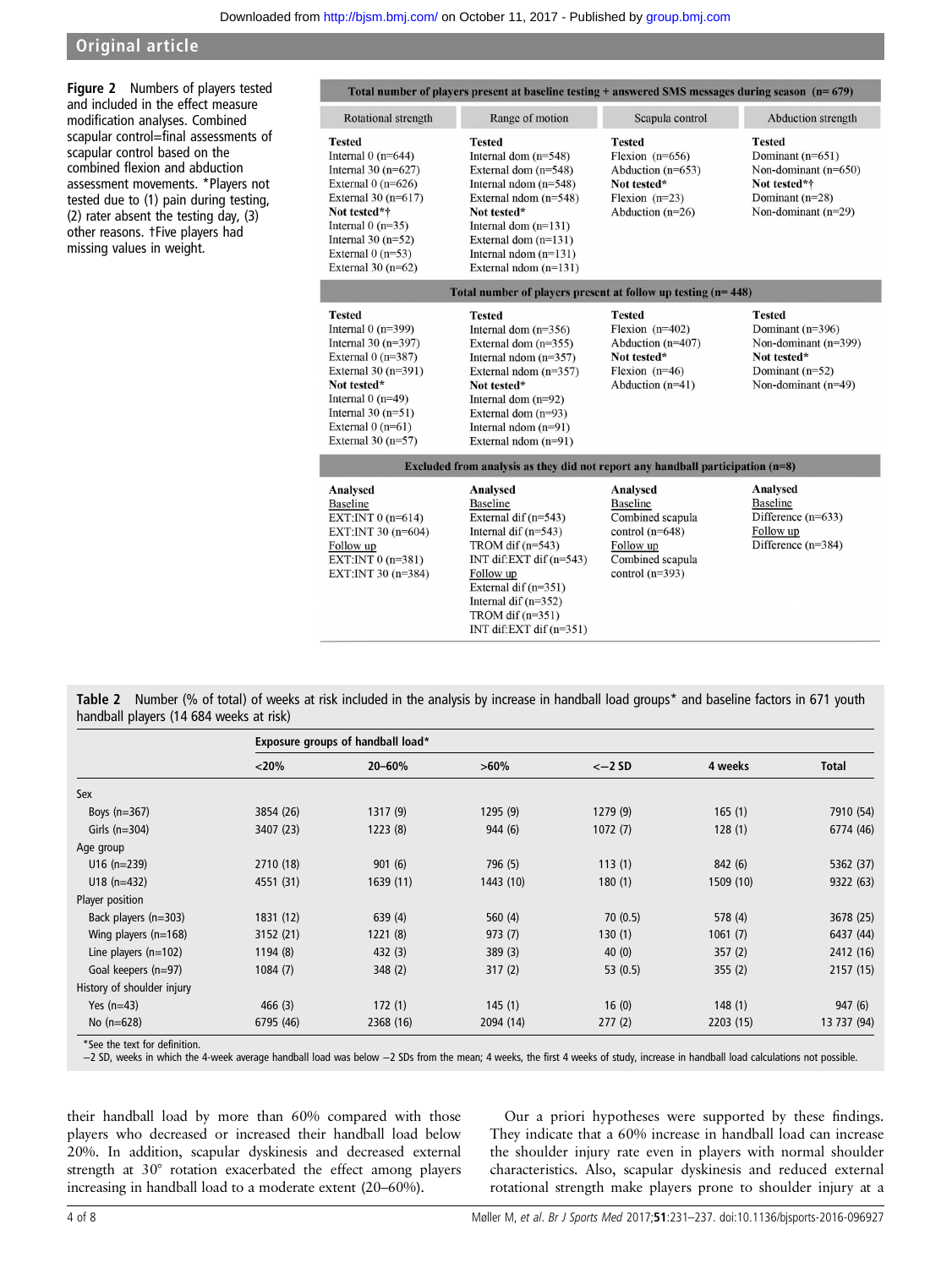<span id="page-4-0"></span>

| Table 3 Crude analysis of the association between an increase       |
|---------------------------------------------------------------------|
| in handball load* and risk of shoulder-related injuries in handball |

| <b>Exposure group</b><br>of handball load* | <b>Injuries</b> | Weeks<br>at risk | <b>HR</b> | 95% CI        | p Value             |
|--------------------------------------------|-----------------|------------------|-----------|---------------|---------------------|
| Min to $20\%$                              | 26              | 7261             | $1$ (ref) |               |                     |
| 20-60%                                     | 11              | 2540             | 1.22      | 0.62 to 2.40  | 0.57                |
| $>60\%$                                    | 15              | 2239             | 1.91      | 1.00 to 3.70  | 0.05                |
| $<-2$ SD                                   | 1               | 293              | 1.07      | 0.32 to 23.18 | 0.95                |
| 4 weeks                                    | 15              | 2351             | 2.70      | 0.13 to 8.58  | 0.36                |
| Total                                      | 68              | 14 684           |           |               |                     |
| Test for no difference                     |                 |                  |           |               | $0.14$ <sup>+</sup> |

\*See the text for definition.

†–2 SD and 4-week groups not included.

–2 SD, weeks in which the 4-week average handball load was below –2 SDs from the mean;

4 weeks, the first 4 weeks of study, increase in handball load calculations not

possible.

moderate increase in handball load, compared with players with normal scapular control and external rotational strength. Importantly, though, if players with scapular dyskinesis or reduced external rotation strength do not increase their handball load by more than 20%, they are not more predisposed to shoulder injury compared with players with normal characteristics. These findings suggest that large weekly increases in handball load are the primary risk factor for shoulder injuries in youth handball. However, reduced external rotational strength also accentuated the effect of handball load on shoulder injury rate at an increase in handball load above 60%, which may indicate that the cut point between a moderate and high increase in handball load should exceed 60%.

We found no significant differences across strata of shoulder abduction and ROM measurements. In fact, there were very small differences in ROM between dominant and non-dominant shoulders (results not shown), and it is likely that the normal soft tissue or/and bony adaptations to the repeated throwing reported in senior female handball<sup>[2](#page-6-0)</sup> and from a variety of other sports $8^{24-28}$  $8^{24-28}$  are not yet present in youth handball players.

In general, our results cannot be compared with those of other studies investigating non-participation-related risk factors, as to the best of our knowledge no other studies in overhead sport have examined the synergy between training and competition load and non-participation-related risk factors, but instead compare the crude association between non-participation-related risk factors and the subsequent risk of injury, or do not take sport participation into account.<sup>[1](#page-6-0) 5-[13](#page-6-0)</sup> [29](#page-7-0)

The reported shoulder injury rate of 1.4 per 1000 playing hours was 2.5 times higher (incidence rate ratio 2.5, 95% CI 1.6 to 4.0) than the reported shoulder injury rate of 0.6 per 1000 playing hours previously reported in a similar population using a time-loss definition as injury outcome. $30$ 

#### Methodological considerations

The present study's major strength is the applied statistical analysis that takes the dynamic changing nature of risk factors into account[.15](#page-6-0) However, our analyses are limited by the number of events that are required to perform these analyses. The effect modifier analyses were further limited by the fact that not all players were tested, which reduced the number of included injuries.

#### Information problems

Recall bias is limited for injury and handball load reports owing to the high weekly response rates (88–97%) to the SMS part in SPEx and the 95% follow-up rates by telephone classification. Still, the comparisons between injury outcomes from SPEx and on-field and medical observers demonstrated that 10% of all injury registrations were missed by the SPEx sports injury surveillance system, indicating a risk of misclassification. Furthermore, although most players responded rapidly to the SMS messages, it is evident that some players reported their injuries with a delay of 1 week or more (Personal communication, 2016. M Møller, N Wedderkopp, G Myklebust, et al. The SPEx sport injury surveillance system is a feasible and valid approach to measure exposures and injuries in elite youth sport). This is particularly relevant in the applied analyses where the change in handball load the week before an injury was investigated. However, we find it plausible to assume that the potential misclassification of injury status is similar across handball load groups. If this is the case, such non-differential misclassification may lead to bias towards null (no difference in shoulder injury rate between handball load groups). Hence, the association between change in handball load and shoulder injuries is underestimated.

As regards the registration of handball load, we believe that the use of the SPEx sports injury surveillance system ensures more accurate results than would have been obtained in studies analysing handball exposure at a group level using observational methods. Still, there is a risk that some players have been misclassified into wrong weekly exposure groups during the season. However, the players were unaware of the purpose of the analyses. Consequently, they likely have not been motivated to either under-report or over-report their shoulder injuries. Any potential misclassification must thus be non-differential leading to an underestimation of the association between change in handball load and shoulder injuries.

The fact that the same physiotherapists, except for ROM, assessed the players' shoulder profiles twice during the study in order to accommodate the changing injury risk profile throughout the season was a key strength of the present study. The cut points in which the continuous strength and ROM measurements could be translated into dichotomous risk factors were defined in this study. These cut-off values would determine if a player was at increased risk of injury or not. It should be noted that there is a high risk of categorising players into wrong exposure group due to random measurement error, even though, we found no systematic bias and less wide limits of agreement for the newly developed strength and ROM assessments than previously reported (see online [supplementary](http://dx.doi.org/10.1136/bjsports-2016-096927) [appendix 2](http://dx.doi.org/10.1136/bjsports-2016-096927)). The physiotherapists were blinded to previously reported injuries before the follow-up, and also to the selected cut points. This limits the risk that the physiotherapists unintentionally have influenced the measurements in a particular direction. Therefore, the potential misclassification of the shoulder assessments may have been non-differential leading to an underestimation between the sports participation, the given effect modifier and the shoulder injury.

The above-mentioned potential misclassifications might have prevented us from detecting other associations between handball load and shoulder injury (type 2 error).

#### Selection problems

U-16 teams were invited to participate in this study only if their U-18 team accepted to take part in this research. Consequently, there is a possibility that the U-16 players included in this study were from more elite clubs, and their handball load habits might not reflect those u-16 players at less elite clubs. Less elite clubs may also have limited recourses, lack of access to medical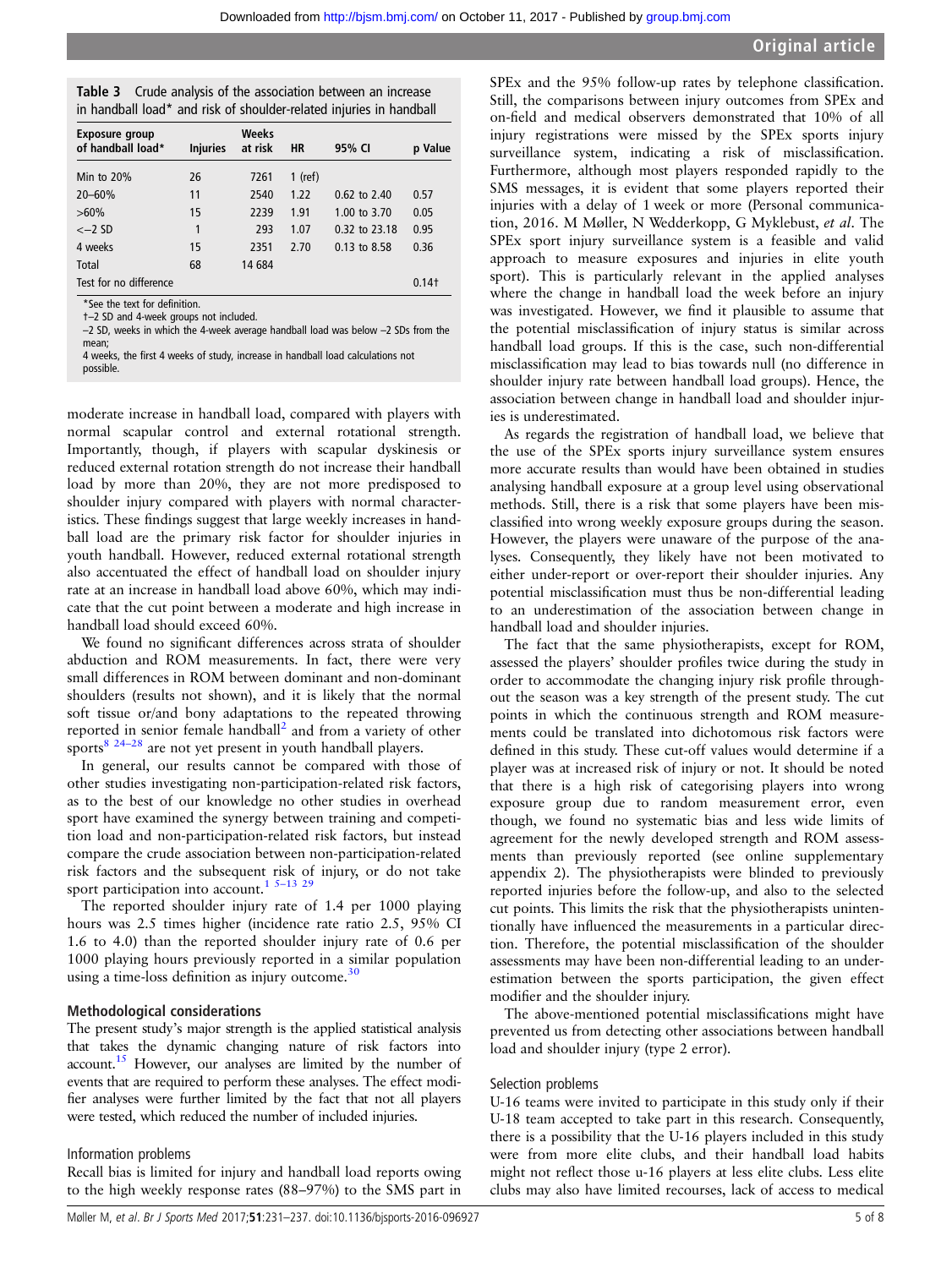<span id="page-5-0"></span>

|             | Table 4 The association between increase* in handball load and risk of shoulder-related injuries in youth handball stratified by shoulder |  |  |  |  |  |
|-------------|-------------------------------------------------------------------------------------------------------------------------------------------|--|--|--|--|--|
| assessments |                                                                                                                                           |  |  |  |  |  |

|               | Stratum 1       |                |                             |         |                    | Stratum 2         |                             |         |                                |         |
|---------------|-----------------|----------------|-----------------------------|---------|--------------------|-------------------|-----------------------------|---------|--------------------------------|---------|
|               | <b>SI</b>       | W at risk      | HR (95% CI)                 | p Value | <b>SI</b>          | W at risk         | HR (95% CI)                 | p Value | Ratio between strata           | p Value |
| Scapula       |                 | Normal control |                             |         | <b>Dyskinesis</b>  |                   |                             |         |                                |         |
| $<$ 20%       | 16              | 4611           | 1 (ref)                     |         | 10                 | 2472              | 1.3 (0.6 to 2.8)            | 0.54    |                                |         |
| 20-60%        | 3               | 1623           | 0.6 (0.2 to 2.0)            | 0.37    | 8                  | 854               | $2.7$ (1.1 to 6.5)          | 0.02    | 4.8 (1.3 to 18.3) <sup>†</sup> | 0.02    |
| $>60\%$       | 8               | 1350           | 1.8 (0.7 to 4.3)            | 0.14    | 6                  | 836               | $2.3$ (0.9 to 6.1)          | 0.10    | 1.3 $(0.4 \text{ to } 3.7)$    | 0.66    |
| $<-2$ SD      | $\mathbf{1}$    | 162            | 1.9 (0.2 to 15.0)           | 0.55    | $\pmb{0}$          | 106               | <b>NA</b>                   |         | <b>NA</b>                      |         |
| 4 weeks       | 8               | 1501           | 2.1 (0.2 to 20.5)           | 0.51    | 5                  | 791               | 2.5 (0.2 to 25.9)           | 0.44    | 1.2 (0.4 to 3.7)               | 0.78    |
| Rot str. 0    | >0.75           |                |                             |         | ≤0.75              |                   |                             |         |                                |         |
| $<$ 20%       | 17              | 4892           | $1$ (ref)                   |         | 8                  | 1989              | 1.2 (0.5 to 2.7)            | 0.72    |                                |         |
| 20-60%        | $\overline{7}$  | 1748           | 1.1 (0.5 to 2.7)            | 0.23    | $\overline{2}$     | 687               | 0.9 (0.2 to 3.8)            | 0.86    | 0.8 (0.2 to 3.8)               | 0.77    |
| $>60\%$       | 10              | 1492           | 1.9 (0.9 to 4.3)            | 0.11    | $\overline{4}$     | 634               | 1.9 (0.6 to 5.9)            | 0.24    | 1.0 $(0.3 \text{ to } 3.3)$    | 0.99    |
| $<-2SD$       | $\mathbf{1}$    | 186            | 1.8 (0.2 to 14.1)           | 0.58    | $\pmb{0}$          | 82                | <b>NA</b>                   |         | <b>NA</b>                      |         |
| 4 weeks       | $\overline{7}$  | 1447           | 1.8 (0.2 to 14.1)           | 0.60    | 8                  | 713               | 4.3 (0.4 to 40.6)           | 0.21    | 2.4 (0.8 to 6.6)               | 1.00    |
| Rot str. 30   | >0.75           |                |                             |         | ≤0.75              |                   |                             |         |                                |         |
| $<$ 20%       | 20              | 5524           | 1 (ref)                     |         | 5                  | 1255              | 1.1 $(0.4 \text{ to } 3.0)$ | 0.78    |                                |         |
| 20-60%        | 5               | 1974           | 0.7 (0.3 to 1.8)            | 0.45    | $\overline{4}$     | 439               | 2.7 (0.9 to 8.2)            | 0.07    | 4.0 (1.1 to 15.2) <sup>+</sup> | 0.04    |
| $>60\%$       | $\overline{7}$  | 1703           | 1.2 (0.5 to 2.8)            | 0.74    | 6                  | 376               | 4.9 (1.9 to 12.7)           | 0.00    | 4.2 (1.4 to 12.8) <sup>†</sup> | 0.01    |
| $<-2$ SD      | $\mathbf{1}$    | 221            | 1.5 (0.2 to 11.5)           | 0.70    | $\pmb{0}$          | 36                | <b>NA</b>                   |         | <b>NA</b>                      |         |
| 4 weeks       | 8               | 1584           | 2.1 (0.2 to 19.9)           | 0.51    | 5                  | 540               | 3.9 (0.4 to 38.9)           | 0.25    | 1.8 $(0.6 \text{ to } 5.5)$    | 0.29    |
| Abd str.      |                 | >0.065 N/kg    |                             |         |                    | $\leq$ 0.065 N/kg |                             |         |                                |         |
| $<$ 20%       | 15              | 3757           | $1$ (ref)                   |         | 11                 | 3277              | 0.9 (0.4 to 1.9)            | 0.72    |                                |         |
| 20-60%        | 6               | 1330           | 1.1 (0.4 to 2.9)            | 0.81    | 4                  | 1144              | $0.9$ (0.3 to 2.7)          | 0.85    | 0.8 (0.2 to 2.9)               | 0.73    |
| $>60\%$       | $\overline{7}$  | 1224           | $1.4$ (0.6 to 3.6)          | 0.43    | 6                  | 956               | 1.6 $(0.6 \text{ to } 4.3)$ | 0.33    | 1.1 (0.4 to 3.4)               | 0.84    |
| $<-2SD$       | $\mathbf{1}$    | 153            | 1.8 (0.2 to 13.9)           | 0.59    | $\pmb{0}$          | 117               | <b>NA</b>                   |         | <b>NA</b>                      |         |
| 4 weeks       | 9               | 1197           | 2.4 (0.3 to 22.5)           | 0.44    | 6                  | 1031              | 1.9 (0.2 to 18.6)           | 0.59    | 0.8 (0.3 to 2.2)               | 0.65    |
| <b>TROM</b>   | $> -10^{\circ}$ |                |                             |         | $\leq -10^{\circ}$ |                   |                             |         |                                |         |
| $<$ 20%       | 22              | 5655           | 1 (ref)                     |         | $\pmb{0}$          | 728               | <b>NA</b>                   |         |                                |         |
| 20-60%        | 8               | 1972           | 1.0 $(0.4 \text{ to } 2.3)$ | 0.95    | $\overline{2}$     | 277               | 2.0 (0.4 to 8.7)            | 0.37    | 1.9 (0.4 to 9.3)               | 0.42    |
| $>60\%$       | 11              | 1766           | 1.6 $(0.8 \text{ to } 3.4)$ | 0.21    | $\mathbf{1}$       | 238               | $1.9$ (0.2 to 9.1)          | 0.21    | $0.7$ (0.1 to 5.8)             | 0.77    |
| $<-2SD$       | 0               | 214            | <b>NA</b>                   |         | $\mathbf{1}$       | 39                | 7.0 (0.8 to 57.6)           | 0.07    | <b>NA</b>                      |         |
| 4 weeks       | 10              | 1548           | 2.0 (0.2 to 18.6)           | 0.53    | 4                  | 349               | 3.7 (0.4 to 39.8)           | 0.27    | 1.8 (0.5 to 5.9)               | 0.32    |
| <b>IR ROM</b> | $>-7.5^{\circ}$ |                |                             |         | $≤-7.5°$           |                   |                             |         |                                |         |
| $<$ 20%       | 22              | 5752           | $1$ (ref)                   |         | $\pmb{0}$          | 631               | <b>NA</b>                   |         |                                |         |
| 20-60%        | 9               | 2037           | $1.1(0.5 \text{ to } 2.5)$  | 0.75    | $\mathbf{1}$       | 212               | 1.3 (0.2 to 2.5)            | 0.82    | 1.1 (0.1 to $9.1$ )            | 0.92    |
| $>60\%$       | 11              | 1792           | 1.6 (0.8 to 3.5)            | 0.20    | $\mathbf{1}$       | 213               | 1.2 (0.2 to 9.5)            | 0.84    | $0.8$ (0.1 to 6.0)             | 0.80    |
| $<-2SD$       | 11              | 238            | 1.2 (0.1 to 9.0)            | 0.89    | $\pmb{0}$          | 22                | <b>NA</b>                   |         | <b>NA</b>                      |         |
| 4 weeks       | $\mathbf{1}$    | 1621           | 2.2 (0.2 to 20.4)           | 0.47    | 3                  | 276               | 3.6 (0.3 to 40.3)           | 0.30    | 1.6 (0.4 to 5.8)               | 0.48    |
| <b>ER ROM</b> | $> -10^{\circ}$ |                |                             |         | $\leq -10^{\circ}$ |                   |                             |         |                                |         |
| $<$ 20%       | 11              | 3666           | 1 (ref)                     |         | 11                 | 2717              | 1.2 $(0.5 \text{ to } 3.2)$ | 0.66    |                                |         |
| 20-60%        |                 | 1216           | 1.6 (0.6 to 4.5)            | 0.34    |                    | 1033              | 1.2 $(0.3 \text{ to } 3.9)$ | 0.81    | 0.7 (0.2 to 2.7)               | 0.61    |
| $>60\%$       | 6<br>6          | 1120           | 1.8 (0.6 to 5.0)            | 0.26    | 4<br>6             | 884               | 2.1 (0.7 to 6.1)            | 0.16    | 1.2 (0.4 to 3.8)               | 0.79    |
| $<-2SD$       | $\mathbf{1}$    | $\overline{4}$ | 2.3 (0.3 to 19.3)           | 0.44    | $\pmb{0}$          | 102               | <b>NA</b>                   |         | <b>NA</b>                      |         |
|               |                 |                | 1.8 (0.6 to 5.0)            |         |                    | 116               |                             |         |                                | 0.84    |
| 4 weeks       | 13              | 105            |                             | 0.26    | $\mathbf{1}$       |                   | 2.1 (0.7 to 6.1)            | 0.37    | 1.2 (0.2 to 9.7)               |         |
| I:E ROM       | $\leq$ 2.7      |                |                             |         | >2.7               |                   |                             |         |                                |         |
| $<$ 20%       | 18              | 5464           | $1$ (ref)                   |         | $\overline{2}$     | 512               | 1.3 $(0.3 \text{ to } 5.6)$ | 0.76    |                                |         |
| 20-60%        | 9               | 1928           | $1.4$ (0.6 to 3.1)          | 0.42    | 0                  | 184               | <b>NA</b>                   |         | <b>NA</b>                      |         |
| $>60\%$       | 11              | 1693           | 2.1 (0.9 to 4.5)            | 0.07    | $\mathbf{1}$       | 176               | 1.7 (0.2 to 13.4)           | 0.60    | $0.8$ (0.1 to 6.7)             | 0.87    |
| $<-2SD$       | $\mathbf{1}$    | 215            | 1.5 (0.2 to 12.0)           | 0.70    | $\pmb{0}$          | 19                | <b>NA</b>                   |         | <b>NA</b>                      |         |
| 4 weeks       | 12              | 1595           | 2.9 (0.3 to 26.0)           | 0.35    | $\overline{2}$     | 169               | 4.4 (0.3 to 56.6)           | 0.26    | 1.5 $(0.3$ to 7.1)             | 0.58    |

The total number of injuries was 68 and the total number of weeks at risk was 14 684.

\*See the text for definition of progression.

†Denotes that the shoulder test (scapula control and isometric rotational strength at 30° rotation) significantly modifies the effect of workload ratio on handball-specific shoulder injuries.

 $-2$  SD, weeks in which the 4-week average handball load was below  $-2$  SDs from the mean; 4 weeks, the first 4 weeks of study, increase in handball load calculations not possible; Abd str., isometric abduction strength difference between dominant and non-dominant arm; ER ROM, external range of motion difference between dominant and non-dominant arm; I:E ROM, The ratio of the difference between internal rotation dominant arm vs. internal rotation non-dominant arm and difference external rotation dominant arm vs. external rotation non-dominant arm; IR ROM, internal range of motion difference between dominant and non-dominant arm; Rot str. 0, external:internal ratio rotational strength at 0° rotation; Rot str. 30, external:internal ratio rotational strength at 30° rotation; SI, shoulder injury; TROM, total range of motion difference between dominant and non-dominant arm; W, weeks.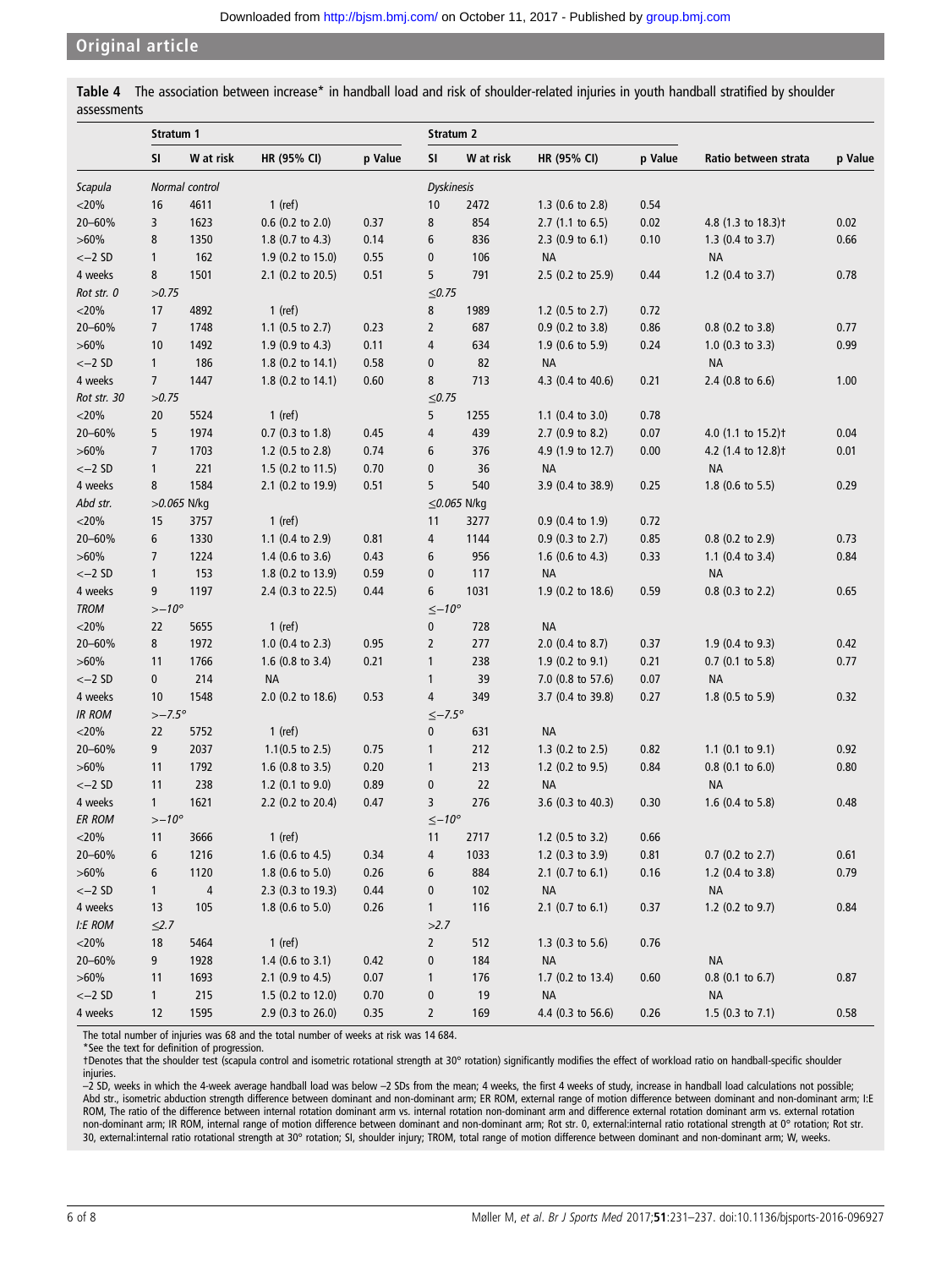<span id="page-6-0"></span>and support staff. Therefore, these players may sustain more injuries than the u-16 players linked with an elite club participating in this study. This potentially skewed 'healthy player' selection might have led to selection bias in this age group.

We found no significant differences in hazards for injuries between players who attended the shoulder assessments and players who did not, limiting the risk of skewed selection, and thus selection bias.

#### Confounding

There is a high risk of known and unknown confounding due to the inherent nature of the prospective study design. The potential confounders were, a priori, assumed to be playing position and previous injuries. However, due to the low frequency of shoulder injuries reported in the present study, it was not possible to control for these factors within the analyses, and this is a limitation of this study.

#### **CONCLUSION**

Our findings demonstrated that the shoulder injury rate in elite youth handball players was nearly twice as high in the week following a 60% or greater increase in handball load when compared with a decrease or a small-to-moderate increase in handball load <20%.

In addition, the findings showed that an effect of a moderate increase between 20% and 60% in handball load was exacerbated by the presence of reduced external rotational strength or scapular dyskinesis and that reduced shoulder external rotational strength also exacerbated the effect of large increases in handball load above 60%. Finally, we found 2.5 times higher shoulder injury incidence rate among 14–18-year-old handball players than previously reported.

## What are the findings?

- ► Large increase in weekly handball load is associated with an increased rate of shoulder injuries in youth handball.
- ▸ Scapular dyskinesis and reduced external rotational strength reduce the amount of increase in handball load a player can tolerate before injury occurs.
- Shoulder injury incidence in youth handball is more than twice as high as previously reported.

## How might it impact on clinical practice in the future?

Coaches and support personnel should monitor youth handball players' handball load on an individual basis. Concerted efforts should be made to avoid rapid increases in handball load. Particularly for players with scapular dyskinesis and reduced strength, because players with these certain characteristics may be more vulnerable to shoulder injury already at a moderate increase in handball load.

Twitter Follow Merete Møller [@Merete\\_Moller and Rasmus Ø Nielsen](http://twitter.com/Merete_Moller) [@RUNSAFE\\_Rasmus](http://twitter.com/RUNSAFE_Rasmus)

Acknowledgements The authors are grateful to all the players, coaches, physiotherapists, doctors and students for their participation in this study, and thank

The Danish Rheumatism Association and Team Danmark for their generous economic support of this study.

Contributors MM and RON formulated the initial concept of the manuscript. All authors contributed to the manuscript preparation. MM was responsible for data collection, data analysis and the overall content.

Funding The Danish Rheumatism Association (grant number R114-A2678), Team Danmark.

#### Competing interests None declared.

Ethics approval According to the Act on Research Ethics Review of Health Research Projects, The Ethics Committee of Central Denmark Region deemed the study to be exempt from full ethical review (request 89/2013) due to the study design (observational study). Permission for the study was granted by the Danish Data Protection Agency (File no 2013-41-2137).

Provenance and peer review Not commissioned; externally peer reviewed.

Data sharing statement All data are available on request. All personally identifiable information will be deleted or anonymised before data transfer.

#### **REFERENCES**

- 1 Clarsen B, Bahr R, Andersson SH, et al. Reduced glenohumeral rotation, external rotation weakness and scapular dyskinesis are risk factors for shoulder injuries among elite male handball players: a prospective cohort study. [Br J Sports Med](http://dx.doi.org/10.1136/bjsports-2014-093702) 2014;48:1327–33.
- Myklebust G, Hasslan L, Bahr R, et al. High prevalence of shoulder pain among elite Norwegian female handball players. [Scand J Med Sci Sports](http://dx.doi.org/10.1111/j.1600-0838.2011.01398.x) 2013;23:288-94.
- 3 Mohseni-Bandpei MA, Keshavarz R, Minoonejhad H, et al. Shoulder pain in Iranian elite athletes: the prevalence and risk factors. [J Manipulative Physiol Ther](http://dx.doi.org/10.1016/j.jmpt.2012.07.011) 2012;35:541–8.
- Finch C. A new framework for research leading to sports injury prevention. *[J Sci](http://dx.doi.org/10.1016/j.jsams.2006.02.009)* [Med Sport](http://dx.doi.org/10.1016/j.jsams.2006.02.009) 2006;9:3–9; discussion 10.
- 5 Shanley E, Kissenberth MJ, Thigpen CA, et al. Preseason shoulder range of motion screening as a predictor of injury among youth and adolescent baseball pitchers. [J Shoulder Elbow Surg](http://dx.doi.org/10.1016/j.jse.2015.03.012) 2015;24:1005–13.
- Shanley E, Rauh MJ, Michener LA, et al. Shoulder range of motion measures as risk factors for shoulder and elbow injuries in high school softball and baseball players. [Am J Sports Med](http://dx.doi.org/10.1177/0363546511408876) 2011;39:1997-2006.
- 7 Tyler TF, Mullaney MJ, Mirabella MR, et al. Risk factors for shoulder and elbow injuries in high school baseball pitchers: the role of preseason strength and range of motion. [Am J Sports Med](http://dx.doi.org/10.1177/0363546514535070) 2014;42:1993–9.
- 8 Wilk KE, Macrina LC, Fleisig GS, et al. Correlation of glenohumeral internal rotation deficit and total rotational motion to shoulder injuries in professional baseball pitchers. [Am J Sports Med](http://dx.doi.org/10.1177/0363546510384223) 2011;39:329-35.
- 9 Byram IR, Bushnell BD, Dugger K, et al. Preseason shoulder strength measurements in professional baseball pitchers: identifying players at risk for injury. [Am J Sports](http://dx.doi.org/10.1177/0363546509360404) [Med](http://dx.doi.org/10.1177/0363546509360404) 2010;38:1375-82.
- 10 Edouard P, Degache F, Oullion R, et al. Shoulder strength imbalances as injury risk in handball. *[Int J Sports Med](http://dx.doi.org/10.1055/s-0032-1312587)* 2013;34:654-60.
- 11 Laudner KG, Myers JB, Pasquale MR, et al. Scapular dysfunction in throwers with pathologic internal impingement. [J Orthop Sports Phys Ther](http://dx.doi.org/10.2519/jospt.2006.2146) 2006;36:485-94.
- 12 Myers JB, Oyama S, Hibberd EE. Scapular dysfunction in high school baseball players sustaining throwing-related upper extremity injury: a prospective study. [J Shoulder Elbow Surg](http://dx.doi.org/10.1016/j.jse.2012.12.029) 2013;22:1154–9.
- 13 Struyf F, Nijs J, Meeus M, et al. Does scapular positioning predict shoulder pain in recreational overhead athletes? [Int J Sports Med](http://dx.doi.org/10.1055/s-0033-1343409) 2014;35:75–82.
- 14 Bittencourt NF, Meeuwisse WH, Mendonca LD, et al. Complex systems approach for sports injuries: moving from risk factor identification to injury pattern recognition-narrative review and new concept. [Br J Sports Med](http://dx.doi.org/10.1136/bjsports-2015-095850) 2016;50:1309–14.
- 15 Meeuwisse WH, Tyreman H, Hagel B, et al. A dynamic model of etiology in sport injury: the recursive nature of risk and causation. [Clin J Sport Med](http://dx.doi.org/10.1097/JSM.0b013e3180592a48) 2007;17:215-9.
- 16 Malisoux L, Nielsen RO, Urhausen A, et al. A step towards understanding the mechanisms of running-related injuries. [J Sci Med Sport](http://dx.doi.org/10.1016/j.jsams.2014.07.014) 2015;18:523-8.
- 17 Drew MK, Finch CF. The relationship between training load and injury, illness and soreness: a systematic and literature review. [Sports Med](http://dx.doi.org/10.1007/s40279-015-0459-8) 2016:46:861-83.
- 18 Soligard T, Schwellnus M, Alonso JM, et al. How much is too much? (Part 1) International Olympic Committee consensus statement on load in sport and risk of injury. [Br J Sports Med](http://dx.doi.org/10.1136/bjsports-2016-096581) 2016;50:1030–41.
- 19 Malisoux L, Frisch A, Urhausen A, et al. Monitoring of sport participation and injury risk in young athletes. [J Sci Med Sport](http://dx.doi.org/10.1016/j.jsams.2013.01.008) 2013;16:504-8.
- 20 Hulin BT, Gabbett TJ, Lawson DW, et al. The acute:chronic workload ratio predicts injury: high chronic workload may decrease injury risk in elite rugby league players. [Br J Sports Med](http://dx.doi.org/10.1136/bjsports-2015-094817) 2016;50:231–6.
- 21 McClure P, Tate AR, Kareha S, et al. A clinical method for identifying scapular dyskinesis, part 1: reliability. [J Athl Train](http://dx.doi.org/10.4085/1062-6050-44.2.160) 2009;44:160-4.
- 22 Bull K, Spiegelhalter DJ. Survival analysis in observational studies. [Stat Med](http://dx.doi.org/10.1002/(SICI)1097-0258(19970515)16:9<1041::AID-SIM506>3.0.CO;2-F) 1997;16:1041–74.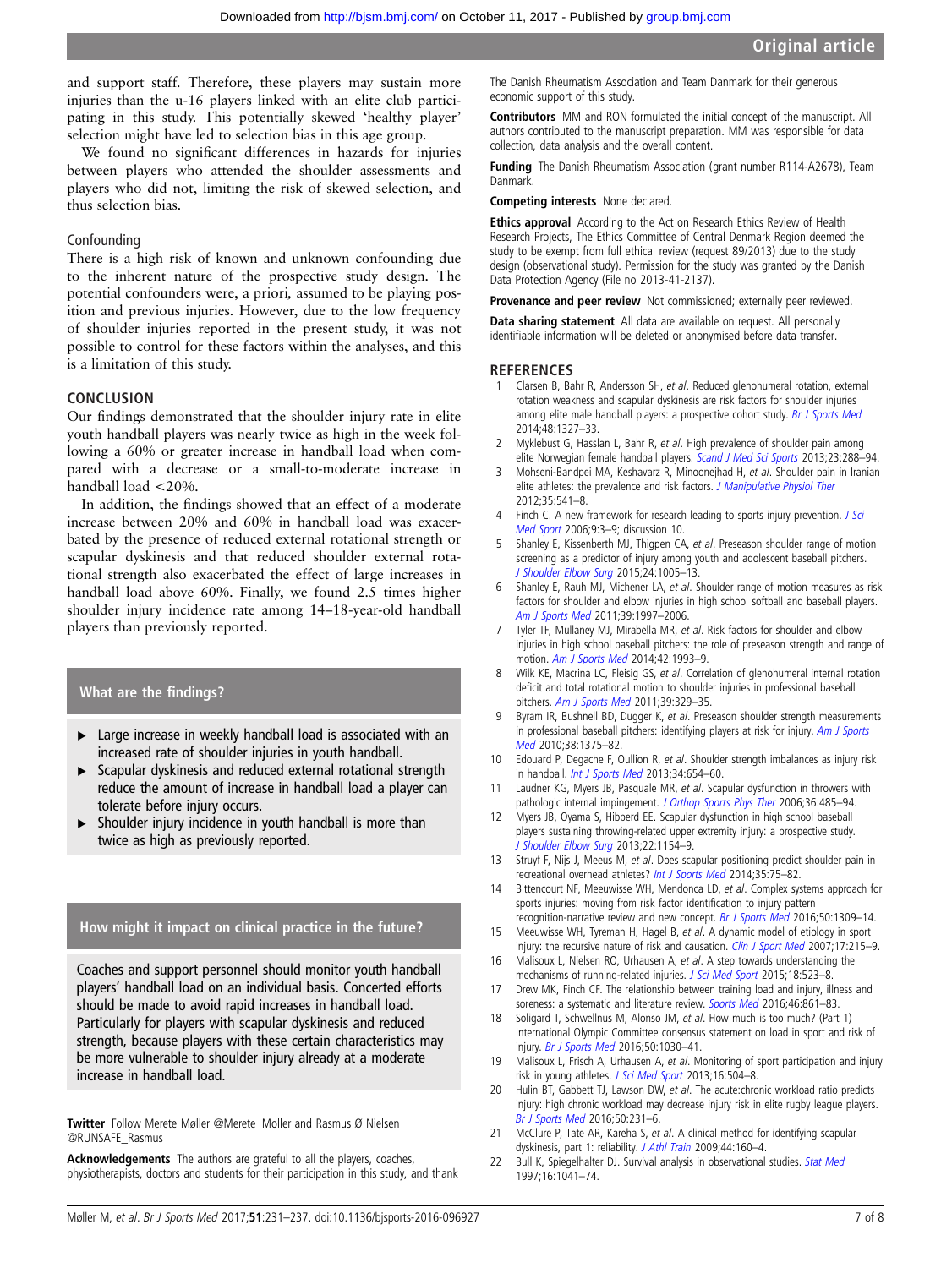- <span id="page-7-0"></span>23 Nielsen RØ, Malisoux L, Møller M, et al. Shedding light on the etiology of sports injuries: a look behind the scenes of time-to-event analyses. [J Orthop Sports Phys](http://dx.doi.org/10.2519/jospt.2016.6510) [Ther](http://dx.doi.org/10.2519/jospt.2016.6510) 2016;46:300–11.
- 24 Almeida GP, Silveira PF, Rosseto NP, et al. Glenohumeral range of motion in handball players with and without throwing-related shoulder pain. [J Shoulder Elbow](http://dx.doi.org/10.1016/j.jse.2012.08.027) [Surg](http://dx.doi.org/10.1016/j.jse.2012.08.027) 2013;22:602-7.
- 25 Ellenbecker TS, Roetert EP, Bailie DS, et al. Glenohumeral joint total rotation range of motion in elite tennis players and baseball pitchers. [Med Sci Sports Exerc](http://dx.doi.org/10.1249/01.MSS.0000039301.69917.0C) 2002;34:2052–6.
- 26 Ellenbecker TS, Roetert EP, Piorkowski PA, et al. Glenohumeral joint internal and external rotation range of motion in elite junior tennis players. [J Orthop Sports Phys](http://dx.doi.org/10.2519/jospt.1996.24.6.336) [Ther](http://dx.doi.org/10.2519/jospt.1996.24.6.336) 1996;24:336–41.
- 27 Reeser JC, Joy EA, Porucznik CA, et al. Risk factors for volleyball-related shoulder pain and dysfunction. [PM R](http://dx.doi.org/10.1016/j.pmrj.2009.11.010) 2010;2:27-36.
- 28 Trakis JE, McHugh MP, Caracciolo PA, et al. Muscle strength and range of motion in adolescent pitchers with throwing-related pain: implications for injury prevention. [Am J Sports Med](http://dx.doi.org/10.1177/0363546508319049) 2008;36:2173–8.
- 29 Amin NH, Ryan J, Fening SD, et al. The relationship between glenohumeral internal rotational deficits, total range of motion, and shoulder strength in professional baseball pitchers. [J Am Acad Orthop Surg](http://dx.doi.org/10.5435/JAAOS-D-15-00292) 2015;23:789–96.
- 30 Moller M, Attermann J, Myklebust G, et al. Injury risk in Danish youth and senior elite handball using a new SMS text messages approach. [Br J Sports Med](http://dx.doi.org/10.1136/bjsports-2012-091022) 2012;46:531–7.